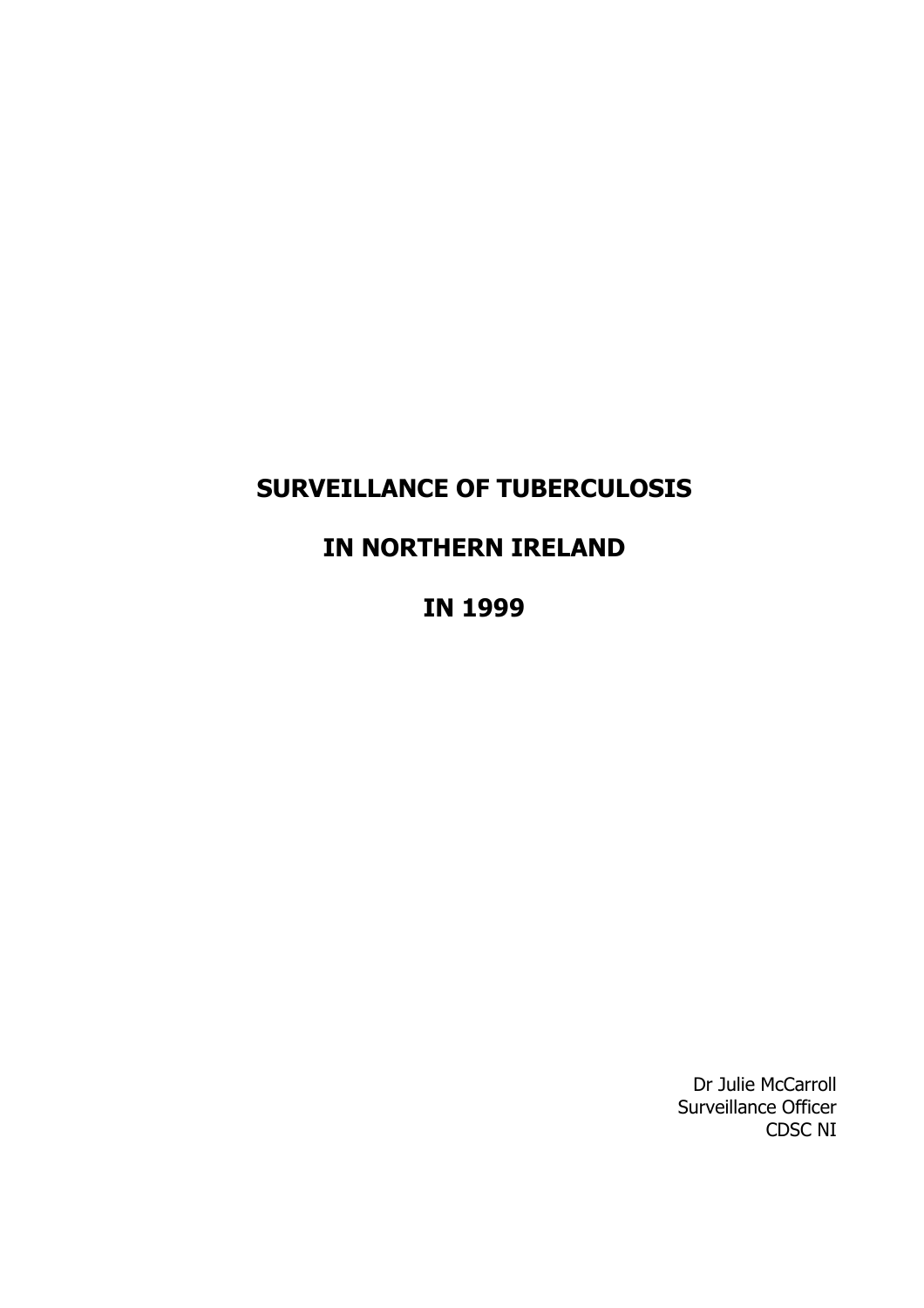# **Table of contents**

|    | <b>Summary</b>                                                                           | 3  |
|----|------------------------------------------------------------------------------------------|----|
| 1. | <b>Introduction</b>                                                                      | 4  |
|    | 2. Methods                                                                               | 5  |
|    | 2.1. Sources of information                                                              | 5  |
|    | 2.2. Definition                                                                          | 5  |
|    | 2.3. Data analysis                                                                       | 5  |
| 3. | <b>Results</b>                                                                           | 6  |
|    | <b>3.1. Notifications</b>                                                                | 6  |
|    | 3.2. Tuberculosis cases                                                                  | 6  |
|    | 3.3. Pulmonary tuberculosis cases                                                        | 8  |
|    | 3.4. Non-pulmonary tuberculosis cases                                                    | 9  |
|    | 3.5. Anti-tuberculous treatment                                                          | 11 |
|    | 3.6. Non tuberculosis cases                                                              | 11 |
|    | 3.7. Surveillance of mycobacterial isolates susceptibility to anti-<br>tuberculous drugs | 12 |
|    | 4. Discussion                                                                            | 15 |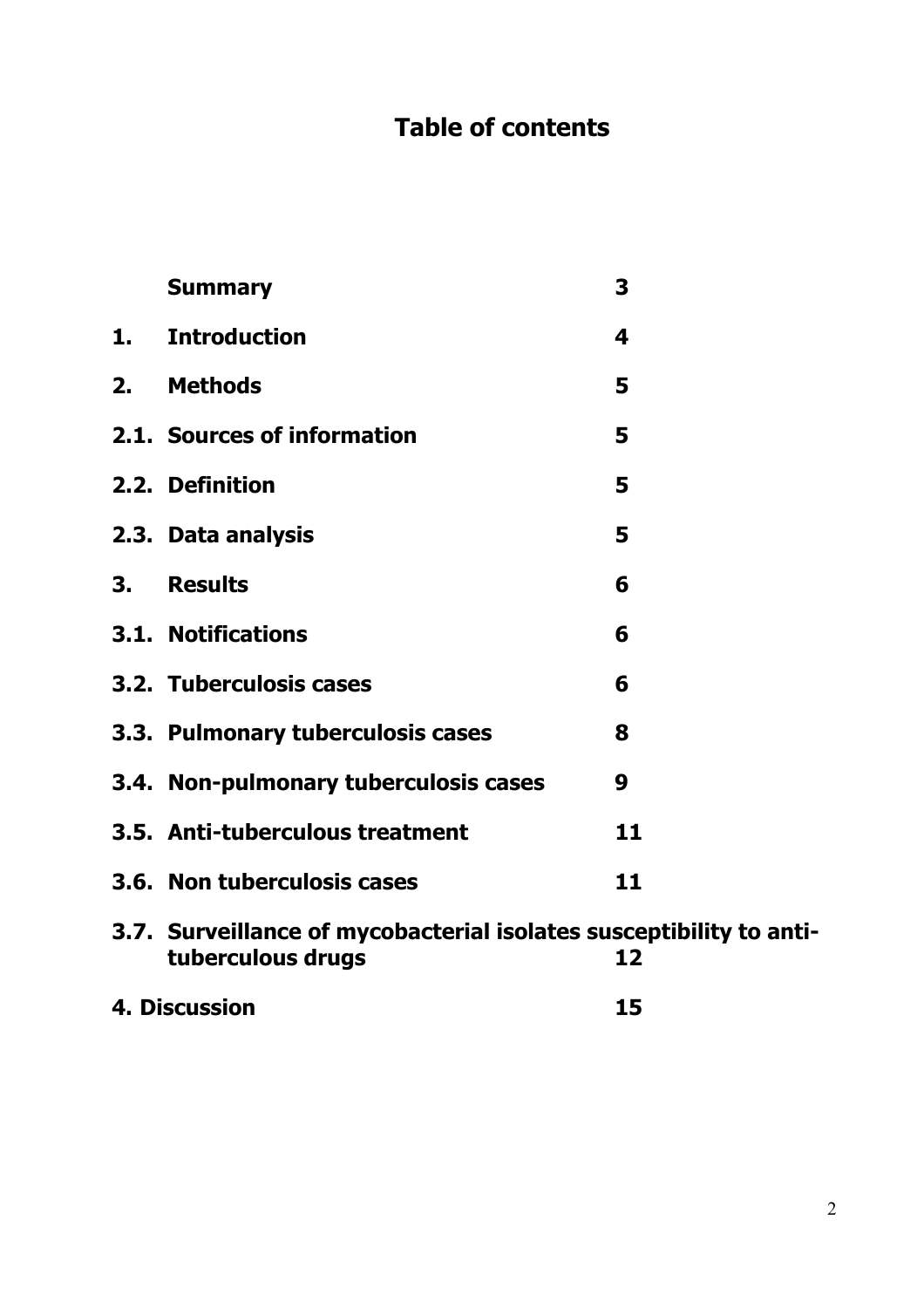#### <span id="page-2-0"></span>**Summary**

In 1999 as part of the enhanced surveillance of tuberculosis notification scheme, the Communicable Disease Surveillance Centre (CDSC NI) received 87 notifications of tuberculosis. Twenty-six were subsequently identified as having infections with mycobacteria other than tuberculosis complex (MOTTs), two were subsequently diagnosed as other conditions and two were based on information taken from death certificates or post mortem findings. Forty-one and four cases were culture confirmed as M. tuberculosis and M. bovis respectively. Five cases were positive either by histological examination of sputum samples or by molecular amplification test. The remaining seven cases remain notified on the basis of clinical and other laboratory diagnosis, giving a total of 59 notified cases of tuberculosis identified through this programme in 1999. The annual notification rate of tuberculosis was estimated at 3.5 cases per 100,000 population.

Of the 59 cases, 44 had pulmonary disease and 15 had non-pulmonary disease. Eight patients with pulmonary disease died and tuberculosis was implicated as a cause of death in 5 cases. Out of the 44 cases of pulmonary tuberculosis, 34 were confirmed by culture and 20 were sputum smear positive cases.

Of the 15 cases of non-pulmonary tuberculosis, 12 were confirmed by culture. The sites of disease reported in the 15 non-pulmonary cases were lymph nodes (8), genitourinary  $(1)$ , bone  $(3)$ , skin  $(1)$ , pleura  $(1)$  and unknown  $(2)$ .

Details of treatment were recorded for 35/59 cases, of whom 28 received a combination of rifampicin, isoniazid and pyrazinamide. Continuation therapy was recorded for 34 cases, of whom 28 received a combination of rifampicin and isoniazid.

Antimicrobial sensitivity testing results were available for 45 isolates; eight were found to be resistant to at least one first line antituberculous antibiotic.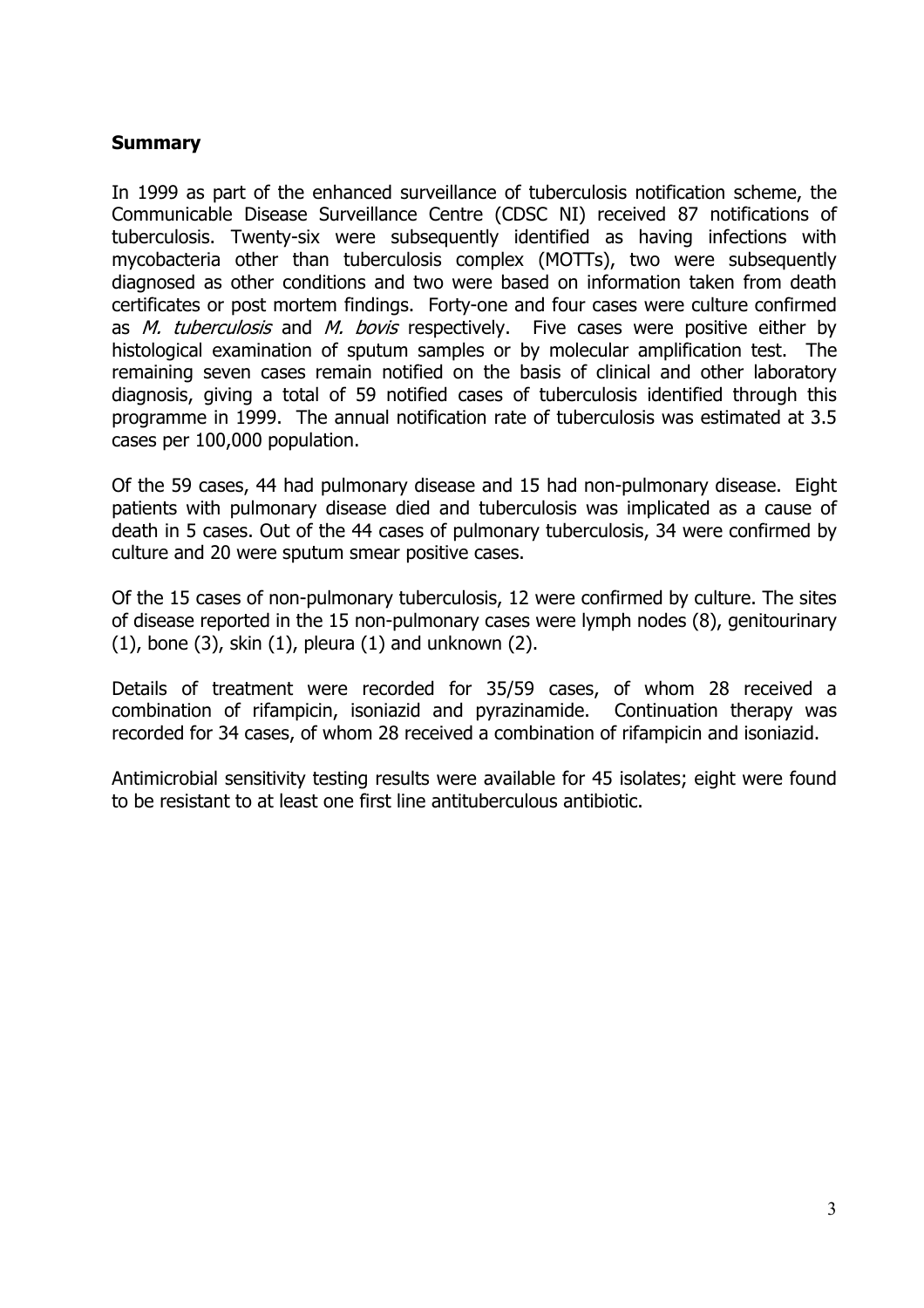### <span id="page-3-0"></span>**1. Introduction**

Clinicians in Northern Ireland, in line with those in the rest of the United Kingdom, are required to notify all cases of tuberculosis to the Director of Public Health of the Health and Social Services Board (HSSB) of residence. Enhanced surveillance of tuberculosis was established in Northern Ireland in 1992 with the introduction of two customised data collection forms (TBS1 and TBS2). TBS1 was designed to collect clinical, demographic and microbiological information, as available at the time of notification. TBS2 is a follow-up surveillance form, which is issued, by the Consultant in Communicable Disease Control (CCDC) in the appropriate HSSB, to the notifying clinician approximately 9 months after initial notification. The purposes of this second form are to collect details of treatment, outcome and further clinical and/or microbiological information not available at the time of notification. All forms are subsequently forwarded to the Communicable Disease Surveillance Centre (Northern Ireland) (CDSC NI) where the information is entered onto a secure database, validated, updated and analysed. All notifications are collated into a Northern Ireland dataset which is validated using laboratory reports and anti-microbial resistance information. The information is then used for inclusion in national and European reports, as well as for disease surveillance at a local level. A summary of the process is shown below:

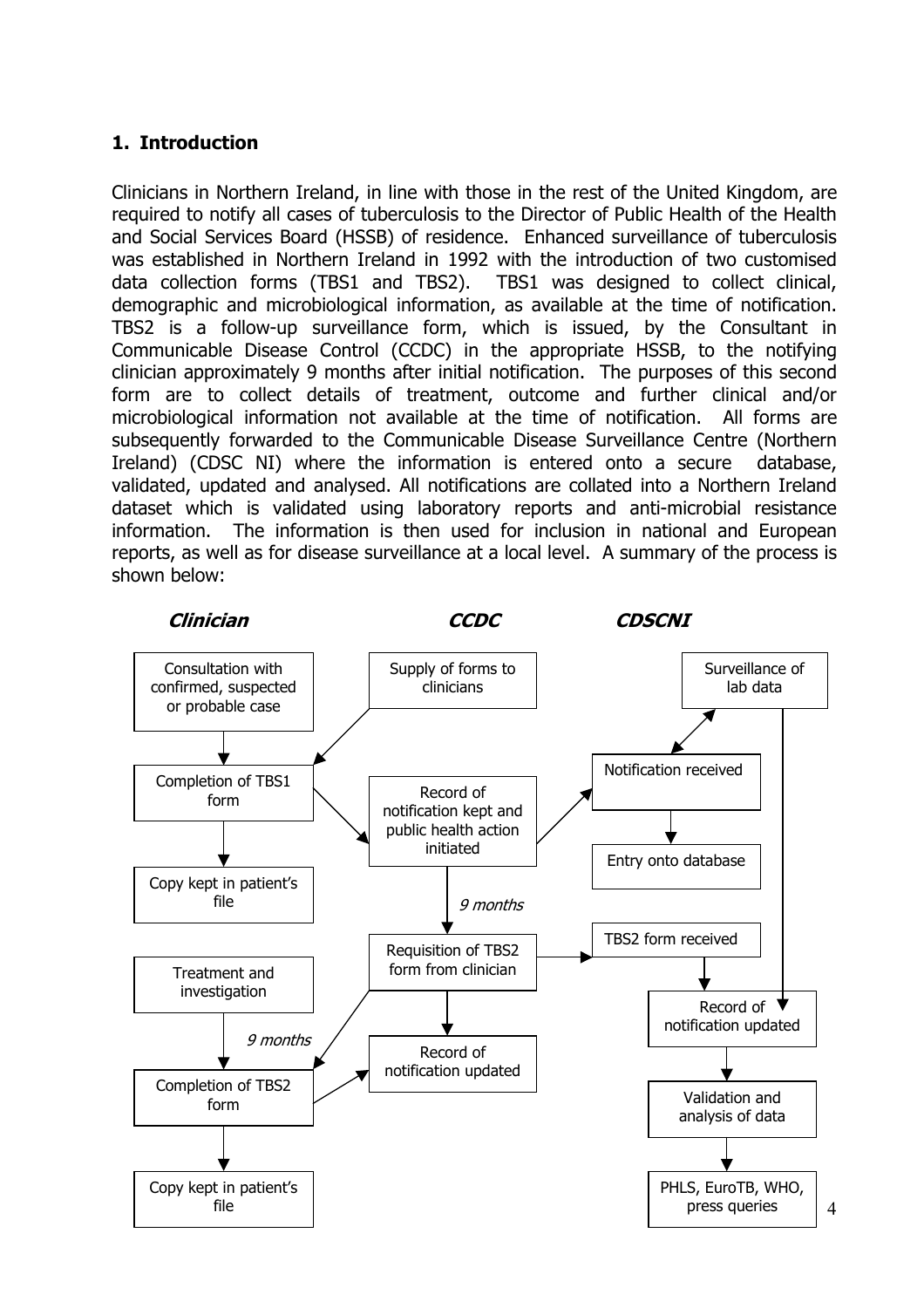<span id="page-4-0"></span>This report presents the epidemiological data for tuberculosis cases reported in Northern Ireland (NI) in from  $1<sup>st</sup>$  January 1999 to 31 $<sup>st</sup>$  December 1999.</sup>

## **2. Methods**

### **2.1. Sources of information**

The sources from which information used in the surveillance programme is taken include enhanced surveillance notification forms, the NI laboratory reporting system, information provided by the UK Mycobacterial Resistance Network (MYCOBNET) and death certifications. All laboratories report a comprehensive list of clinically significant microbiological data to (CDSC NI), including isolates of *Mycobacterium* species. The Northern Ireland Mycobacterial Reference Laboratory, based at the Northern Ireland Public Health Laboratory at Belfast City Hospital, has also been participating in a national system for the surveillance of drug resistance in *Mycobacterium tuberculosis* complex organisms. This scheme, called MYCOBNET, provides information about drug resistant organisms in cases were the organism has been microbiologically confirmed.

## **2.2. Definitions**

Case definitions are based on the recommendations developed by the working group of the World Health Organisation (WHO) and the European Region of the International Union Against Tuberculosis and Lung Disease (IUATLD).

**"culture confirmed" case** is defined as one in which the diagnosis has been confirmed by culture of Mycobacterium tuberculosis, M. bovis or M. africanum .

**"non culture confirmed" case** is based on a clinical diagnosis of tuberculosis, where the physician has the intention to treat with a full course of anti-tuberculous therapy. Such cases may have been clinically diagnosed and "confirmed" by methods other than culture, e.g., sputum smear or histology.

Both types of cases should be notified through this surveillance system. Any case which subsequently does not fulfil one of the above case definitions is marked as denotified but remains in the dataset. This would include those with diagnosis other than tuberculosis.

**Multi-drug resistance (MDR)** is defined as resistance to at least isoniazid and rifampicin, with or without resistance to other drugs.

## **2.3. Data analysis**

Data are entered onto and analysed using custom designed Microsoft Access-based software called PHLS Regional Module for Enhanced TB Surveillance (2000 version 1) and onto Epi-Info version 6.03. The 1999 mid-year population estimates (Registrar General Northern Ireland, NISRA) were used for calculating rates.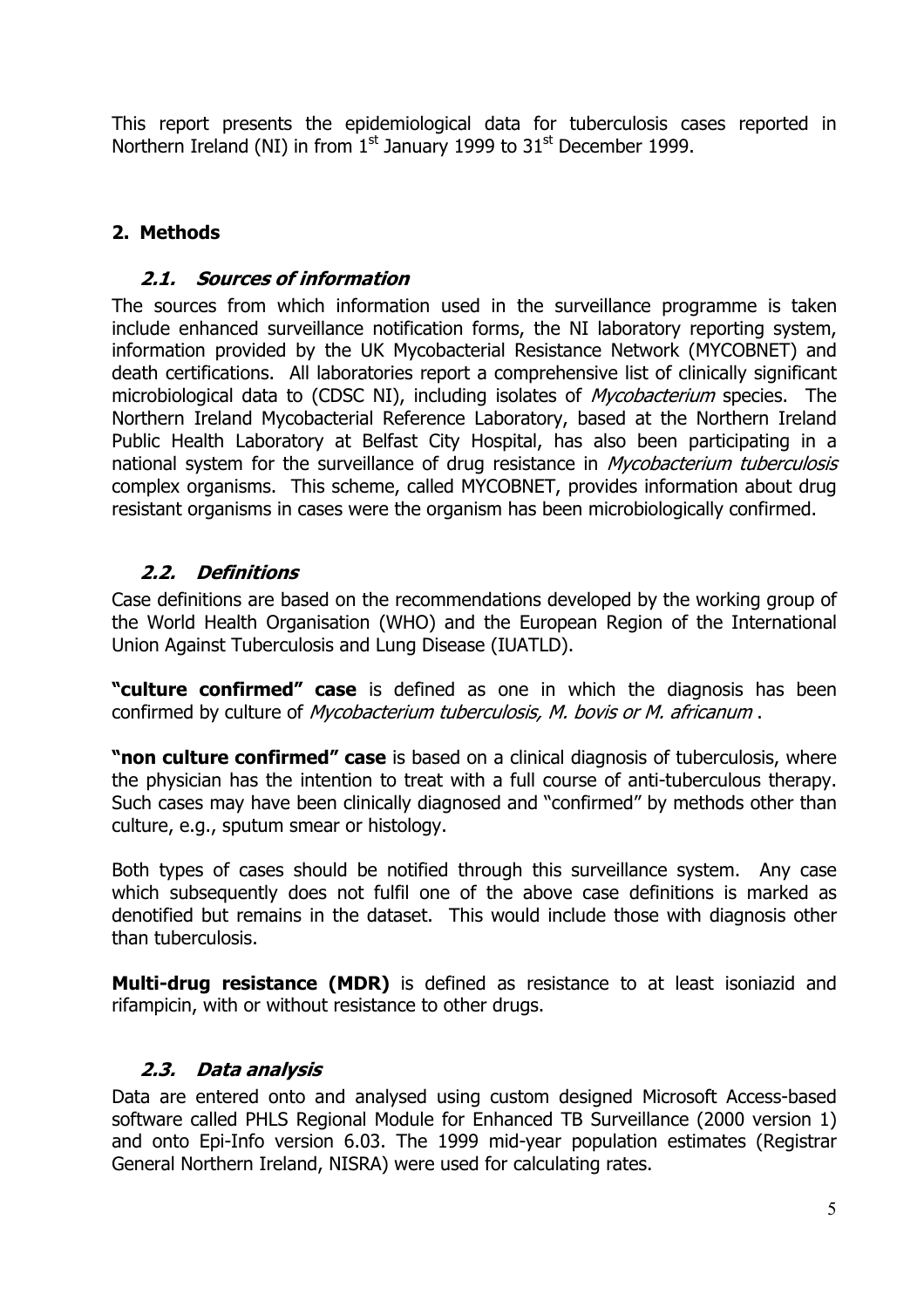## **3. Results**

#### **3.1. Notifications**

A total of 87 cases were notified through the surveillance scheme during 1999. Among the 87 notifications, 2 were diagnosed as having other illnesses and 26 were laboratory confirmed as infections with mycobacteria other than tuberculosis (MOTTs). These 28 patients who were either diagnosed with other conditions or infections with MOTTs were de-notified but remained recorded in the dataset. They were excluded from the main analysis and analysed separately. This gave a total of 59 cases of tuberculosis notified during the course of 1999, of which 45 (76 %) were culture confirmed. Twelve were notified on the basis of clinical or non-culture diagnosis and response to antituberculous therapy. Two were notified on the basis of post mortem findings. Of the 59 tuberculosis cases, 44 (75 %) had pulmonary disease and 15 had non-pulmonary tuberculosis. Follow-up information (either TBS2 or death certificate) was provided for 56 (86%) cases.

| Table 1: Enhanced TB surveillance notification forms submitted in Northern |
|----------------------------------------------------------------------------|
| Ireland by Health and Social Services Board, 1999                          |

| <b>HSSB</b>  | <i>TBS1</i> | Follow-up | TBS1/follow-up<br>(%) |
|--------------|-------------|-----------|-----------------------|
| <b>EHSSB</b> | 33          | $26*$     | 79                    |
| <b>NHSSB</b> | 19*         | 18        | 95                    |
| <b>SHSSB</b> | 9           | $9*$      | 100                   |
| <b>WHSSB</b> | 4           | 3         | 75                    |
| <b>Total</b> | 65          | 56        | 86                    |

\*these figures include death certificates where tuberculosis was implicated as cause of death, clinician's letters and *M.bovis* questionnaires. These questionnaires are carried out by CCDCs in response to laboratory confirmation of M. bovis infections.

## **3.2 Tuberculosis cases**

With a total of 59 notified cases of tuberculosis in 1999, the annual notification rate of tuberculosis for Northern Ireland was estimated at 3.5 cases per 100,000 population. The Eastern Board had the highest annual notification rate for tuberculosis with 5.0 cases notified per 100,000 population.

| Boards       | Confirmed | Lab Only* | Non culture | Total | Rate per |
|--------------|-----------|-----------|-------------|-------|----------|
|              |           |           | confirmed   |       | 100,000  |
| <b>EHSSB</b> | 26        |           |             | 34    | 5.0      |
| <b>NHSSB</b> |           |           |             |       | 2.6      |
| <b>SHSSB</b> |           |           |             |       | 2.9      |
| <b>WHSSB</b> |           |           |             |       | 1.8      |
| Total        |           |           |             | 59    |          |

#### **Table 2: Tuberculosis cases by Board, 1999**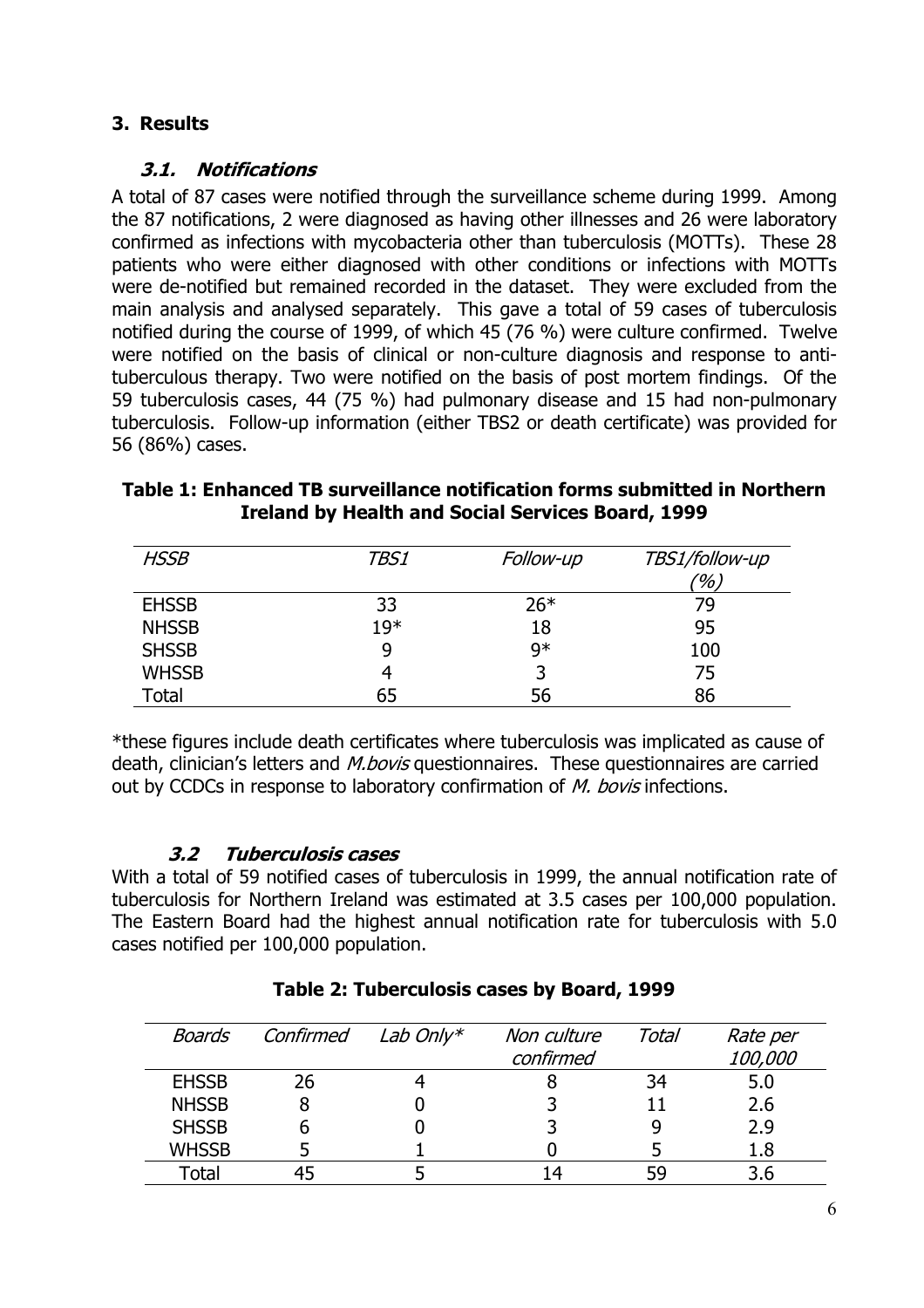\* "Lab only" are those cases for which official notification forms were not received, but laboratory confirmation of infection with  $M.$  tuberculosis complex organisms was received.

Of the 59 tuberculosis cases, 33 were male and 26 female, giving a sex ratio M/F of 1.3. The ages ranged from 0 to 91 years with a median of 61 and a mean of 55 years. The age-sex distribution is shown in table 3a. The highest proportion of cases in women was in the 65-74 age-group, and in the 25-34 age-group in men. The highest proportion overall was in the 65-74 age-group.

| Table 3a: Notified cases of tuberculosis in Northern Ireland by age and sex, |
|------------------------------------------------------------------------------|
| 1999                                                                         |

|              | $0 - 4$ |  |  |  |                | 5-14 15-24 25-34 35-44 45-54 55-64 65-74 75-84 85+ | <b>Total</b> |
|--------------|---------|--|--|--|----------------|----------------------------------------------------|--------------|
| Male         |         |  |  |  | 5 <sup>5</sup> | b                                                  | 33           |
| Female       |         |  |  |  |                |                                                    |              |
| <b>Total</b> |         |  |  |  |                |                                                    |              |

The highest age-specific rate occurred in patients aged 85 years and over for both males and females. The age-specific rate in men was generally higher than that in women, except for the 35-44, 55-64 and 65-74 age-groups (table 3b).

| Age-group | <b>Male</b>      | <b>Female</b> | <b>Total</b> |
|-----------|------------------|---------------|--------------|
| $0 - 4$   | $\overline{3.2}$ | 0.0           | 1.7          |
| $5 - 14$  | 2.2              | 0.0           | 1.1          |
| 15-24     | 0.8              | 0.0           | 0.4          |
| 25-34     | 5.3              | 0.8           | 3.1          |
| 35-44     | 1.7              | 2.5           | 2.1          |
| 45-54     | 3.1              | 2.0           | 2.6          |
| 55-64     | 2.6              | 7.5           | 5.1          |
| 65-74     | 9.2              | 10.4          | 9.9          |
| 75-84     | 21.1             | 10.8          | 14.7         |
| 85+       | 32.6             | 11.4          | 16.9         |
| Total     | 4.0              | 3.0           | 3.5          |

**Table 3b: Rates of notification of tuberculosis cases per 100 000 population in Northern Ireland by age and sex, 1999**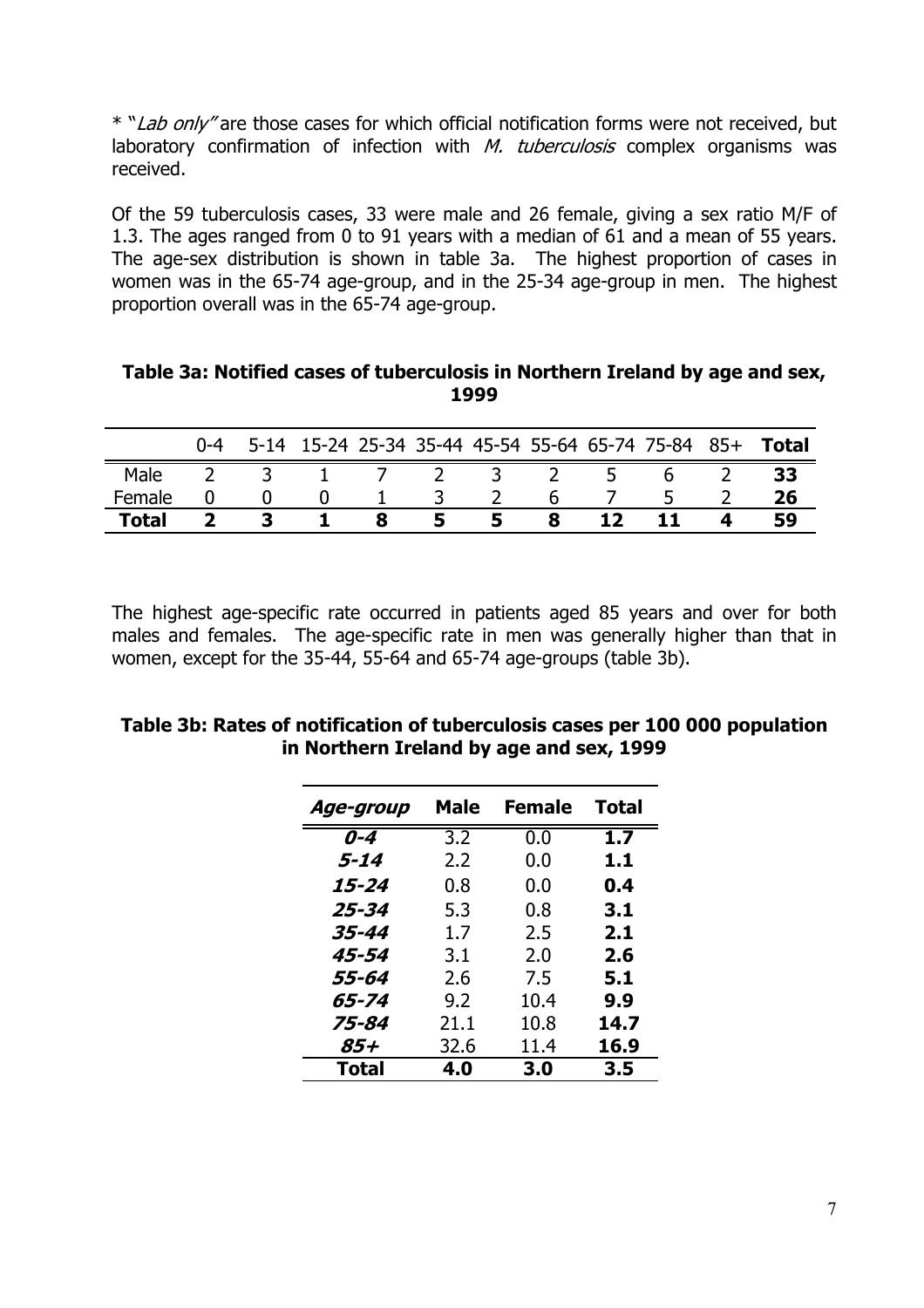The country of birth was recorded for 54 people. Forty-six (85.2%) were born in the United Kingdom, two in Pakistan, one in India and one in Nigeria. The birthplace of the remaining 9 people was either unknown or unrecorded.

Of the 50 cases from whom information was available, seven were reported to have received previous treatment for tuberculosis. In five of these cases, previous treatment was received during the 1940's and 1950's; no information was provided for the remaining cases. One case was treated surgically. Only one case was known to have been identified through contact tracing. The cases concerned was a seven year-old male child with pulmonary tuberculosis who received anti-tuberculous drugs and was considered to have made a full recovery.

### **3.3. Pulmonary tuberculosis cases**

Among the 59 tuberculosis cases, 44 (75%) were suffering from pulmonary tuberculosis. Of these 44 cases, 34 (77%) were confirmed by culture. Twenty (45%) of the 44 pulmonary cases were sputum smear positive. All of these were also confirmed by culture. Eight patients with pulmonary TB died. Tuberculosis was registered as the primary or secondary cause of death in five of the cases. It is not known if tuberculosis was responsible for or contributed to death of the remaining cases.

The annual notification rate for pulmonary tuberculosis in Northern Ireland was 2.6 cases per 100,000 inhabitants (table 4). The Eastern Board had the highest annual notification rates for pulmonary tuberculosis with 4.1 cases per 100,000 population.

| <b>HSSB</b>  | Culture<br>confirmed | Lab Only* Non-culture<br>confirmed | Total | Rate per<br>100,000 |
|--------------|----------------------|------------------------------------|-------|---------------------|
| <b>EHSSB</b> | 22                   |                                    | 28    | 4.1                 |
| <b>NHSSB</b> |                      |                                    |       | 1.9                 |
| <b>SHSSB</b> |                      |                                    |       | 1.9                 |
| <b>WHSSB</b> |                      |                                    |       | 0.7                 |
| <b>Total</b> | 34                   |                                    | 44    |                     |

#### **Table 4: Pulmonary tuberculosis notifications in Northern Ireland by HSSB, 1999**

\* "Lab only" are those cases for which official notification forms were not received, but laboratory confirmation of infection with  $M$ . tuberculosis complex organisms was received.

Of the 44 pulmonary tuberculosis cases, 25 were male and 19 females (table 5a). The ages ranged from 0 to 91 years with an average of 57 years and a median of 64 years. The highest proportion of cases occurred in the 75-84 age-group for males and the 55- 64 age-group for females. The highest proportion overall was in the 75-84 age-group.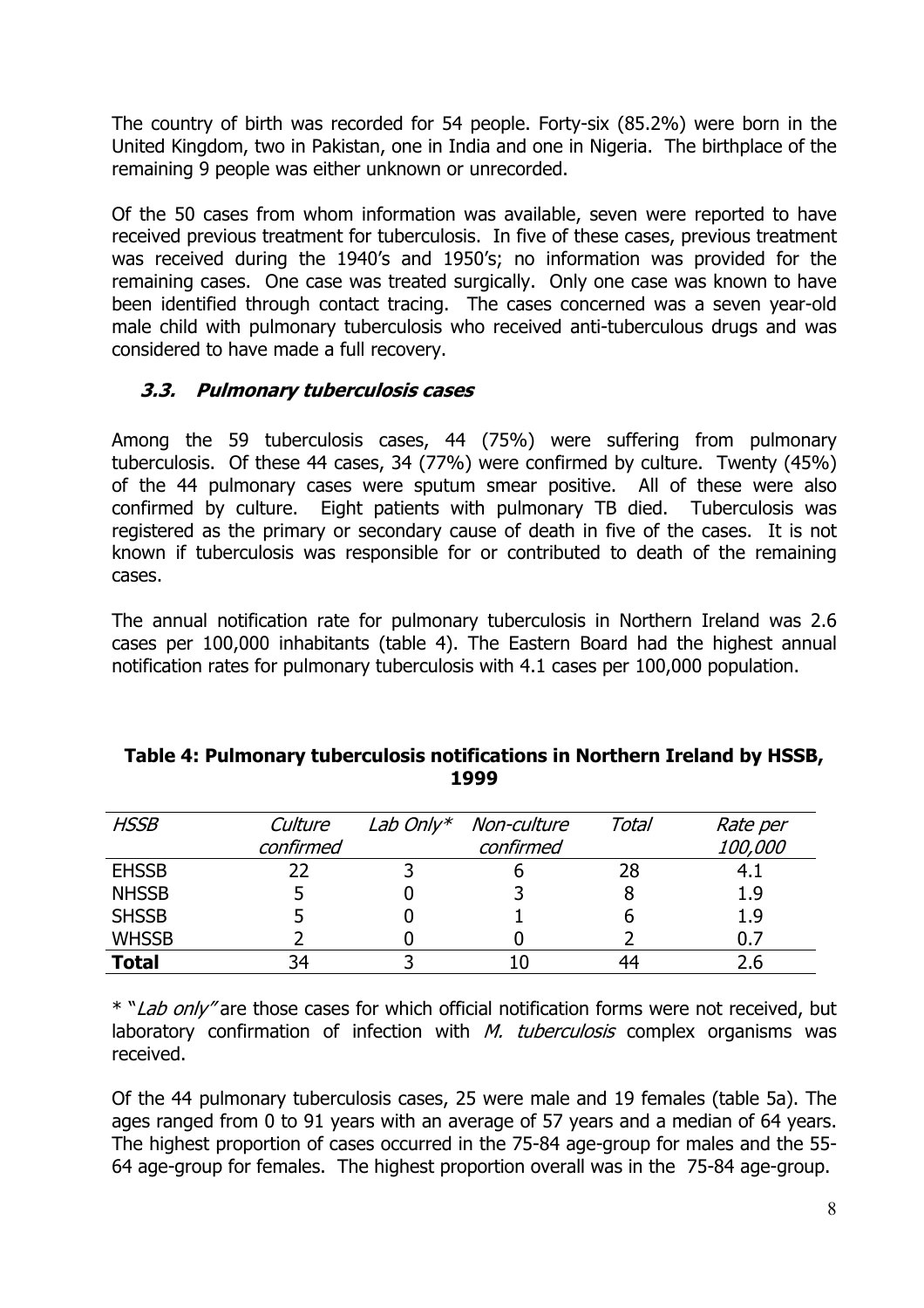**Table 5a: Pulmonary tuberculosis notifications in Northern Ireland by age and sex, 1999** 

|              | $0 - 4$ |  |  |  | 5-14 15-24 25-34 35-44 45-54 55-64 65-74 75-84 85+ | Total |
|--------------|---------|--|--|--|----------------------------------------------------|-------|
| Male         |         |  |  |  |                                                    |       |
| Female       |         |  |  |  |                                                    |       |
| <b>Total</b> |         |  |  |  | 10                                                 |       |

The age-sex distribution shows that the highest age-specific rate occurred in the over 85 agegroup for both sexes (table 5b).

#### **Table 5b: Rates of notification of pulmonary tuberculosis in Northern Ireland per 100 000 population by age and sex, 1999**

| Age-group | Male | <b>Female</b> | <b>Total</b> |
|-----------|------|---------------|--------------|
| $0 - 4$   | 3.2  | 0.0           | 1.7          |
| $5 - 14$  | 2.2  | 0.0           | 1.1          |
| 15-24     | 0.8  | 0.0           | 0.4          |
| 25-34     | 2.3  | 0.0           | 1.2          |
| 35-44     | 1.7  | 1.7           | 1.7          |
| 45-54     | 1.0  | 2.0           | 1.5          |
| 55-64     | 1.3  | 6.2           | 3.8          |
| 65-74     | 7.4  | 5.9           | 6.6          |
| 75-84     | 21.1 | 8.6           | 13.4         |
| 85+       | 32.6 | 11.4          | 16.9         |
| Total     | 3.0  | 2.2           | 2.6          |

#### **3.4. Non-pulmonary tuberculosis cases**

Altogether 15 notifications of non-pulmonary tuberculosis were received, twelve of which were culture-confirmed.

The sites of disease were:

- Lymph nodes: 8
- Bone/joint: 3
- Genitourinary: 1
- Pleura:1
- Unknown:2

None of the patients are known to have died.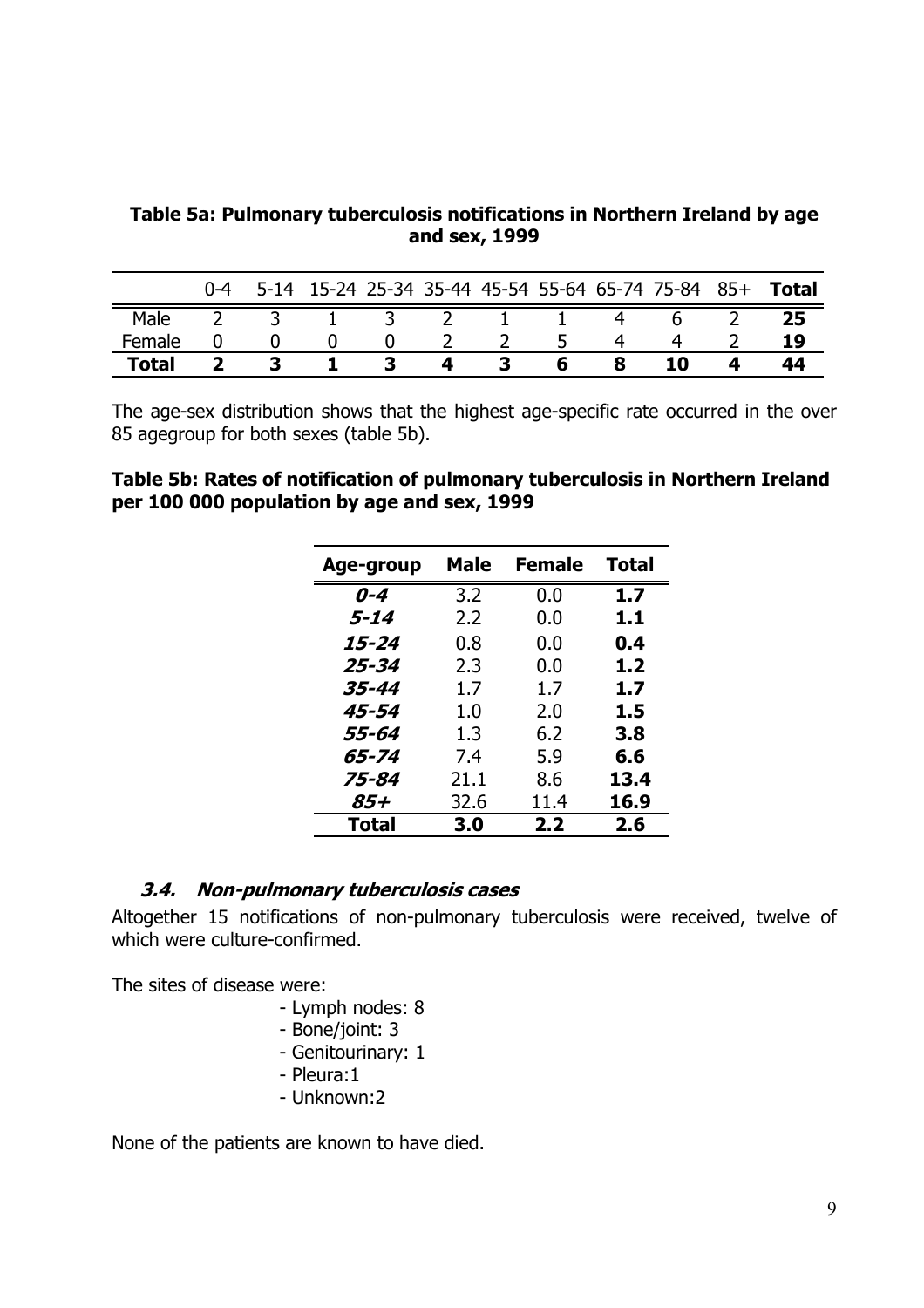The annual notification rate for non-pulmonary tuberculosis was 0.9 cases per 100,000 inhabitants. Rates in all four Boards were all very similar.

#### **Table 6: Non-pulmonary tuberculosis notifications in Northern Ireland by HSSB and case-definition, 1999**

| <b>HSSB</b>  | Culture   | Lab Only | Non-culture | Total | Rate per   |  |  |
|--------------|-----------|----------|-------------|-------|------------|--|--|
|              | confirmed |          | confirmed   |       | 100,000    |  |  |
| <b>EHSSB</b> |           |          |             |       | 0.9        |  |  |
| <b>NHSSB</b> |           |          |             |       | 0.7        |  |  |
| <b>SHSSB</b> |           |          |             |       | 1.0        |  |  |
| <b>WHSSB</b> |           |          |             |       |            |  |  |
| Total        |           |          |             |       | <u>n g</u> |  |  |

Of the 15 non-pulmonary tuberculosis cases, 8 were males and 7 females (table 7). The ages ranged from 26 years to 78 years with an average of 51 years and a median of 48 years. The highest proportion of cases occurred in the 25-34 age-group in men and in the 65-74 age-group in women. The highest proportion overall was in the 25-34 agegroup.

#### **Table 7: Non-pulmonary tuberculosis notifications in Northern Ireland by age and sex, 1999**

|        | $0 - 4$ |  |  |  | 5-14 15-24 25-34 35-44 45-54 55-64 65-74 75-84 85+ | <b>Total</b> |
|--------|---------|--|--|--|----------------------------------------------------|--------------|
| Male   |         |  |  |  |                                                    |              |
| Female |         |  |  |  |                                                    |              |
| Total  |         |  |  |  |                                                    |              |

The highest age-specific rate was in males aged 25-34 years and in females aged 65-74 years. The highest age-specific rate overall occurred in the 65-74 age-group (table 8).

#### **Table 8: Rates of notification of non-pulmonary tuberculosis in Northern Ireland per 100 000 population by age and sex, 1999**

| Age-group | <b>Male</b> | <b>Female</b> | <b>Total</b> |
|-----------|-------------|---------------|--------------|
| $0 - 4$   | 0.0         | 0.0           | 0.0          |
| $5 - 14$  | 0.0         | 0.0           | 0.0          |
| $15 - 24$ | 0.0         | 0.0           | 0.0          |
| $25 - 34$ | 3.1         | 0.8           | 1.9          |
| 35-44     | 0.0         | 0.8           | 0.4          |
| 45-54     | 2.1         | 0.0           | 1.0          |
| 55-64     | 1.3         | 1.2           | 1.3          |
| 65-74     | 1.8         | 4.4           | 3.3          |
| 75-84     | 0.0         | 2.2           | 1.3          |
| $85+$     | 0.0         | 0.0           | 0.0          |
| Total     | 1.0         | 0.8           | 0.9          |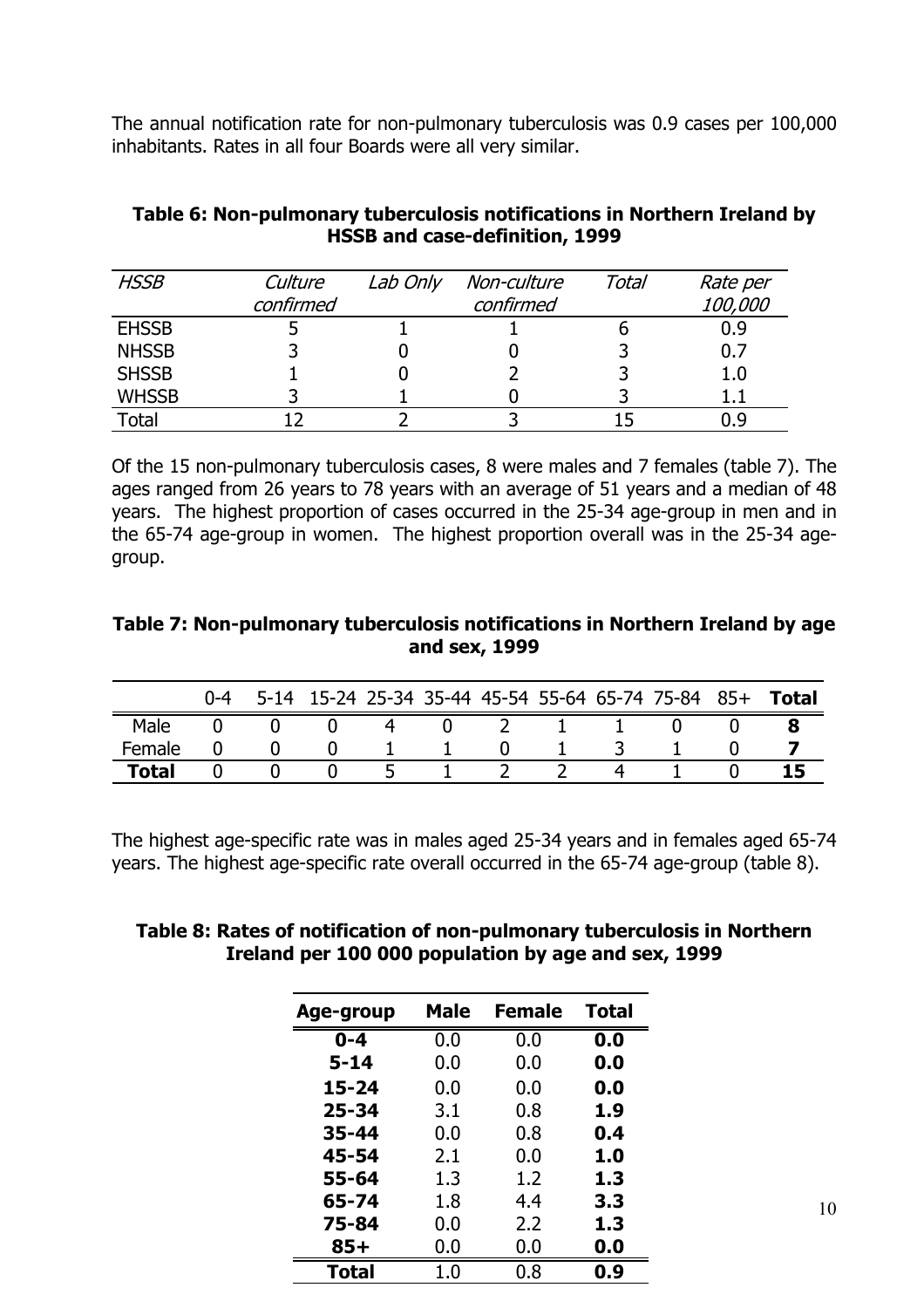### **3.5. Anti-tuberculous treatment**

#### **Initial therapy**

Initial therapy was recorded for 35 (59.3 %) patients. The most commonly reported treatment regimen was a combination of rifampicin, isoniazid and pyrazinamide (see Table 9).

#### **Table 9: Initial therapies employed for the treatment of tuberculosis in Northern Ireland, 1999**

| Initial therapy                                  | Number of cases |
|--------------------------------------------------|-----------------|
| Isoniazid/Rifampicin/pyrazinamide/<br>Ethambutol | 1               |
| Isoniazid/Rifampicin/pyrazinamide                | 27              |
| Isoniazid/Rifampicin                             | 1               |
| Isoniazid/Rifampicin/ Ethambutol                 | 4               |
| Isoniazid/Pyrazinamide/ Ethambutol               | 1               |
| Rifampicin/ Ethambutol / Streptomycin            | 1               |

#### **Continuation therapy**

Continuation therapy was recorded for 34 (58 %) of the cases. The most commonly reported treatment regimen was a combination of rifampicin and isoniazid (see Table 10). One patient who received initial anti-tuberculous therapy was switched to antibacterial therapy after laboratory confirmation of infection with a MOTT.

Adverse drug reactions were recorded in nine cases (22.5% of cases for which initial therapy details were recorded). Hepatotoxicity was reported in 3 cases who were being treated with rifampicin, pyrizinamide and isoniazid. Rifampicin was described as producing toxic allergic reactions on 2 cases. A rash due to reaction to pyrizinamide was reported in 2 cases. An exacerbation of gout was reported in one case and an increase in uric acid levels was reported in another.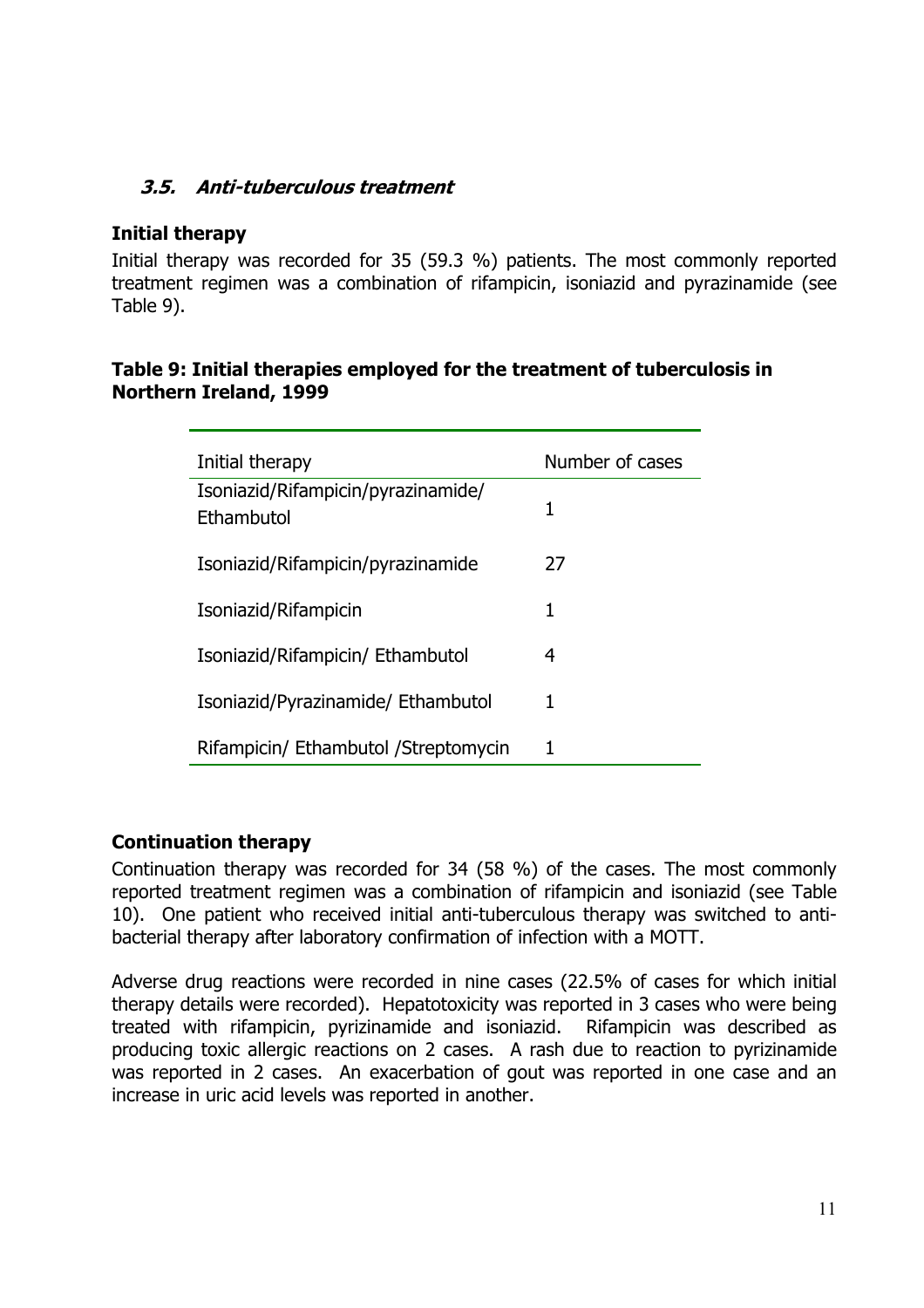#### **Table 10: Continuation therapies employed for the treatment of tuberculosis in Northern Ireland, 1999**

| Continuation therapy    | Number of cases |
|-------------------------|-----------------|
| Isoniazid/Pyrazinamide  | $\mathcal{L}$   |
| Isoniazid/Rifampacin    | 28              |
| Pyrazinamide/Ethambutol |                 |

\* in two cases, only duration of therapy was known

#### **3.6. Non-tuberculosis cases**

Twenty six cases were later found to be due to MOTTs and so were excluded from the main analysis. The mycobacterial species breakdown was as follows:

> M. avium-intracellulare M. malmoense M. kansasii M. scrofulaceum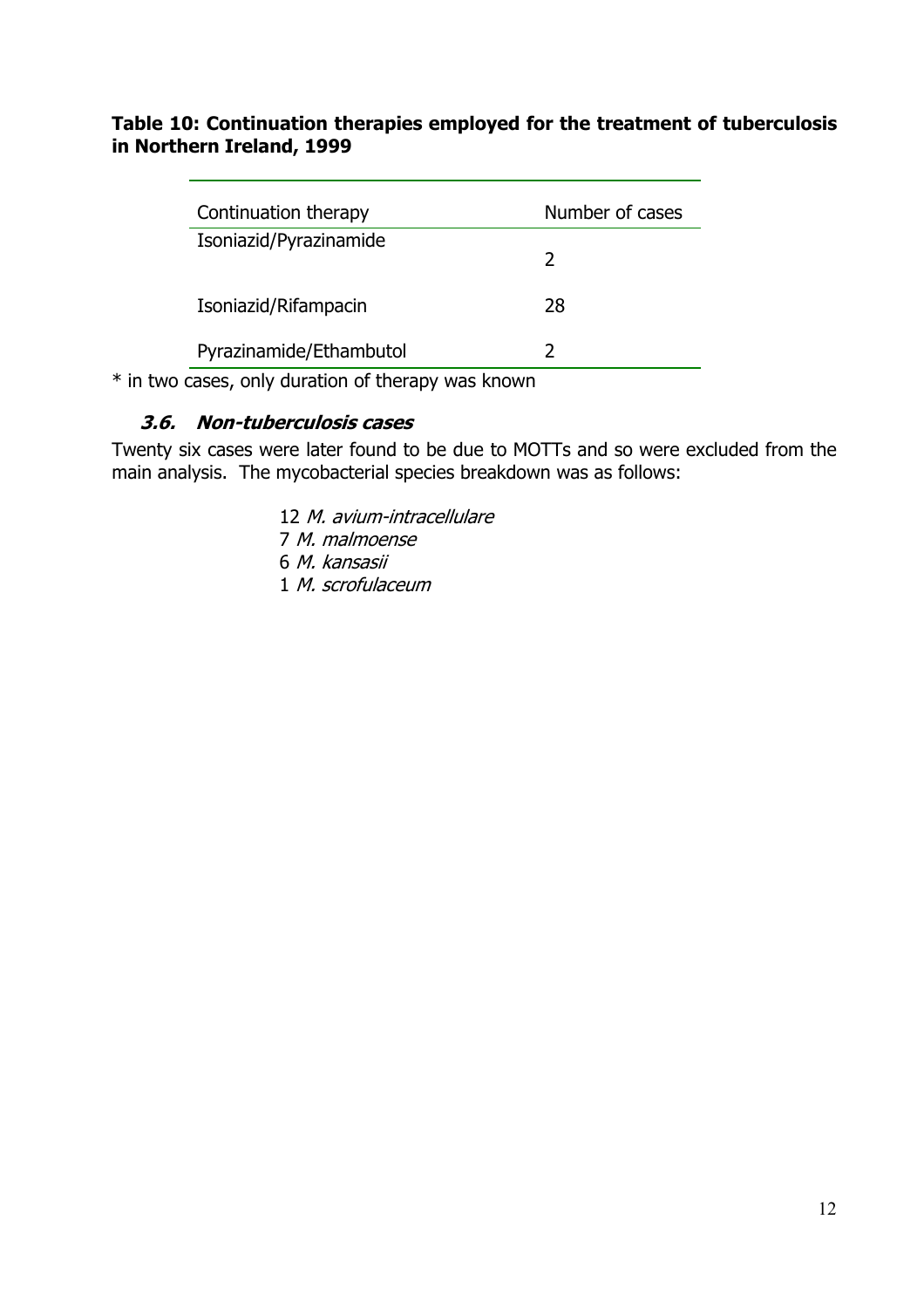#### **3.7. Surveillance of mycobacterial isolates susceptibility to antituberculous drugs**

In 1999, 49 isolates of M. *tuberculosis* complex were examined, of which 45 were clinical cases confirmed during this period. Resistance was recorded in 8 (18 %) cases. Three isolates were resistant to pyrazinamide (all  $M.$  bovis), two were resistant to isoniazid (M. tuberculosis), two were resistant to streptomycin (M. tuberculosis) and one was resistant to both pyrazinamide and isoniazid (*M. bovis*). Three of the patients from whom these organisms were isolated were not born in the United Kingdom; countries of birth were supplied as India, Pakistan and Nigeria. All isolates from these patients were M. tuberculosis.

Data on 7 of these cases were provided by MYCOBNET. Information on the remaining case was obtained from the PHLS Mycobacterium Reference Unit and Regional Centre for Mycobacteriology in Dulwich. This level of resistance is high when compared to recent years (see Figure 1).

#### **Incidence of drug resistance in isolates of** *M. tuberculosis* **complex organisms in Northern Ireland, 1993-1999**

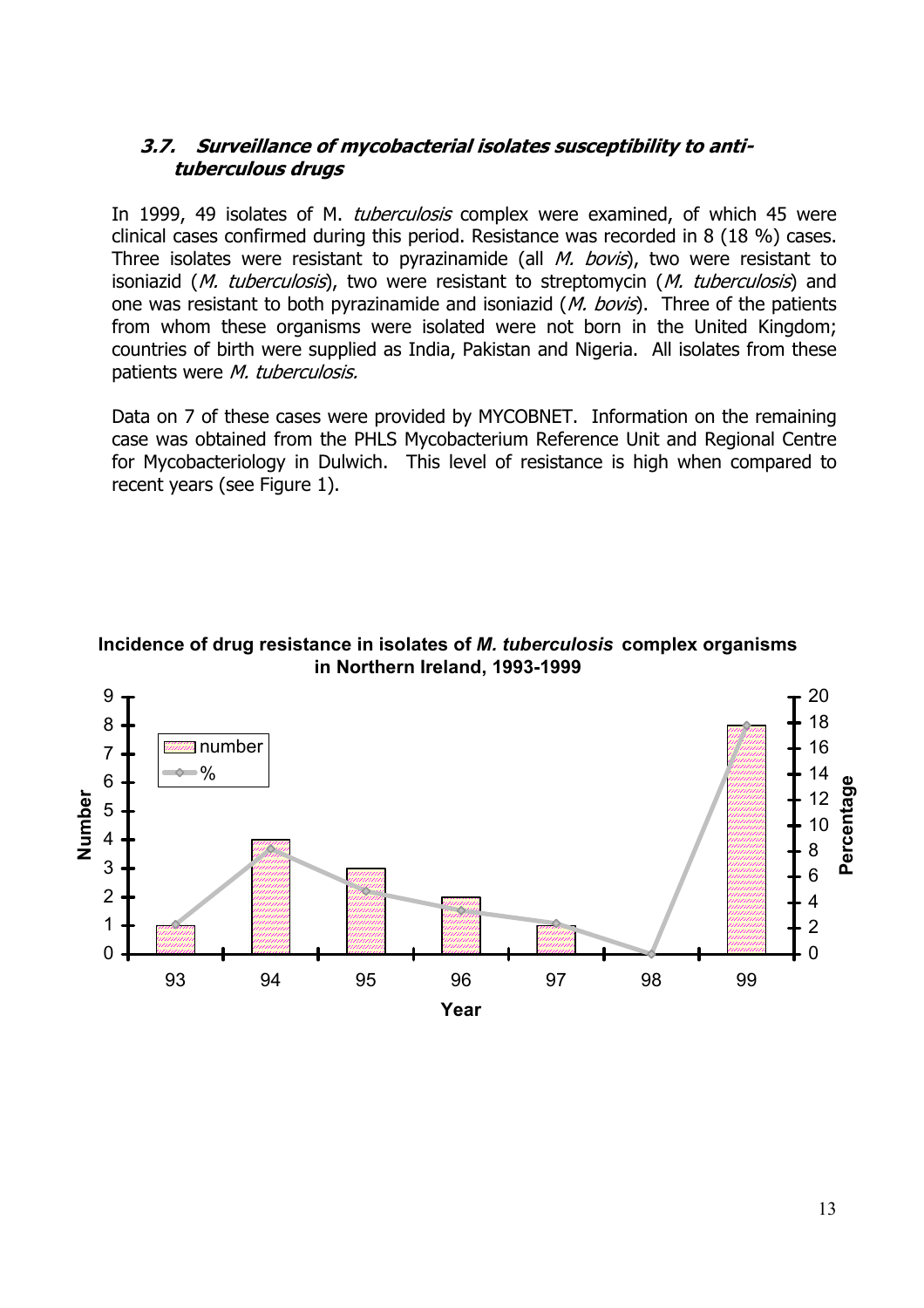## **4. Discussion**

Although notification rates for tuberculosis in several European countries, including England and Wales, showed a marked increase during the late 1980's and early 1990's, a similar trend has not been observed in Northern Ireland. This trend has continued throughout the decade as notification levels continue to increase in Ireland and England & Wales. Several studies have attributed the increase to changing socioeconomic conditions, incidence of HIV infection and AIDS and to association with higher risk minority groups, some of whom may be recent immigrants from endemic areas. Between 1988 and 1992, an overall 12% increase in incidence of tuberculosis was observed in England and Wales, with the largest increase occurring in the poorest 30% of the community. Such effects are much less pronounced in Northern Ireland, with lower levels of HIV infection and a lower proportion of ethnic groups in the population. This may in part explain why a similar increase in tuberculosis notifications has not been observed, and why the rate of notification continues to remain at similar levels for the past 10 years.

The overall rate of notification of tuberculosis in 1999 was 3.5 per 100,000 population, and therefore remains at similar levels to previous years. No clusters were reported in 1999 and cases were distributed all over Northern Ireland, as was the case in previous years. The rate of notification compares to a crude rate of 12.9/100,000 in the Republic of Ireland and 11.7/100,000 in England and Wales during the same period. This overall rate also compares favourably to most other countries in Europe, with notification rates of 100+/100,000 being reported in some countries during 1998. Although tuberculosis is not considered a major communicable disease problem in Northern Ireland, changing disease patterns and epidemiology in demographic groups observed elsewhere, and particularly in England and Wales, indicate the importance of functional and informative surveillance strategies. The predictive value of surveillance systems may well be tested in the future.

Antibiotic resistance in eight isolates in one year is unusually high, though only one isolate (*M. bovis*) exhibited resistance to 2 antibiotics. During 1998, none of the isolates expressed resistance to any of the first-line anti-tuberculous antibiotics. It is perhaps significant that higher levels of resistance are beginning to appear in Northern Ireland somewhat later than the initial rises in the rest of the UK. Northern Ireland is a relatively closed community with lower levels of immigrants, and generally lower levels of crowding and movement of people. Multi-drug resistant organisms are yet to appear in Northern Ireland or the Republic of Ireland, and it will be important to remain vigilant, and employ measures to limit the potential spread of such organisms to the island and the Province.

England and Wales will be developing outcome surveillance for cases notified after 1 January 2002. Northern Ireland has had outcome surveillance in place since 1992, but in order to compare and contrast future tuberculosis outcome information with other parts of the UK, it will be necessary to amend the TBS2 data collection form. The importance of completion of data items on these forms should be reiterated, since data quality, and hence potential usefulness of the surveillance system, depend on accurate